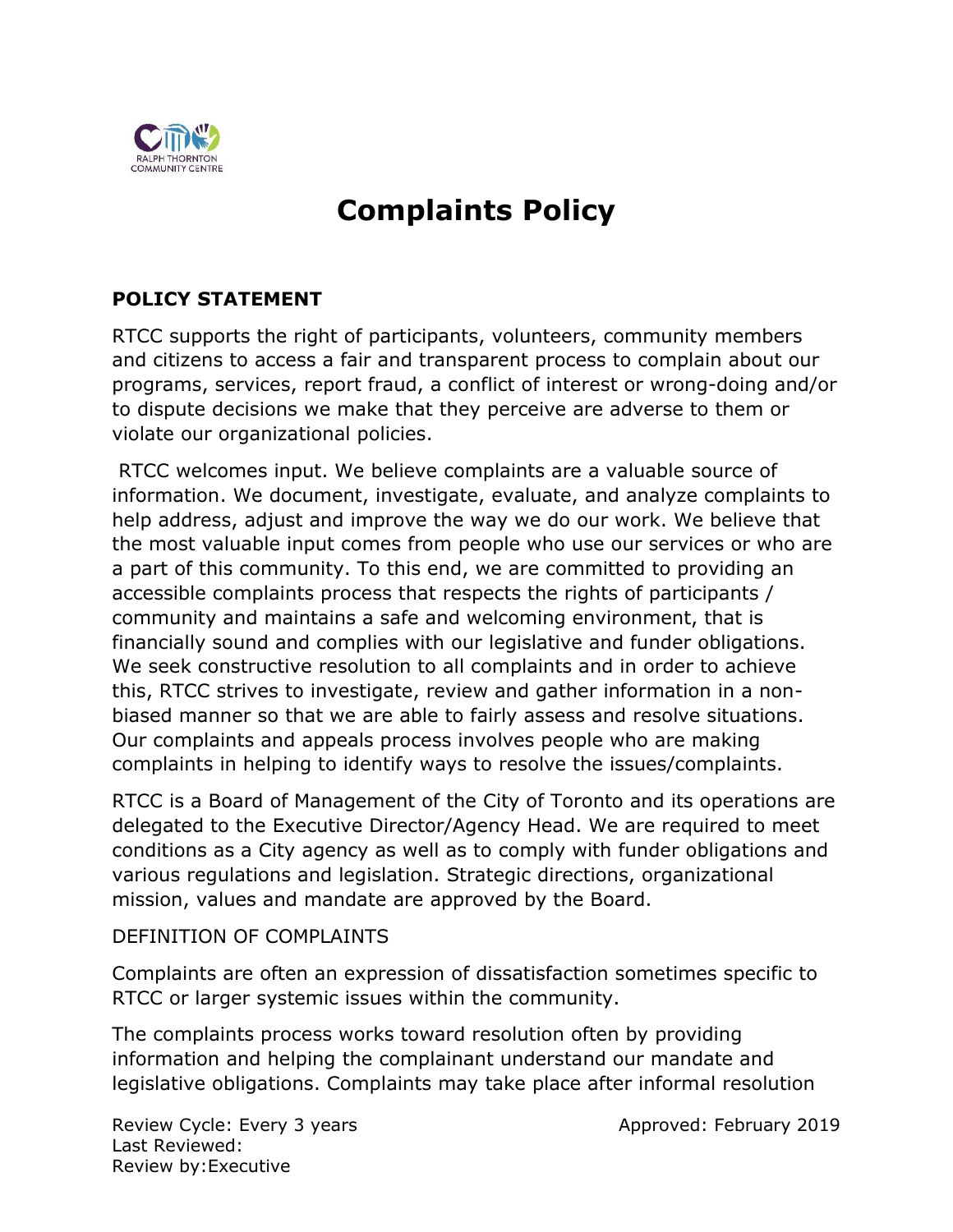or regular problem solving has failed. Complaints may include and are not limited to:

- The quality and types of services or programs we provide
- The way we operate our services and programs
- Our policies and procedures
- Our expectations of behaviour and community rules
- How we as employees work with and treat the public
- How we operate within the neighbourhood
- The impact of programs and services in the neighbourhood
- Decisions about meeting space allocations and other policy based decisions
- Decisions regarding the allocation of other resources
- Activities related to how we conduct or provide services

RTCC will accept a complaint from anyone from the public, including community participants, participant advocates, volunteers, our neighbours, and all other members of our community.

# APPLICATION

This policy applies whenever participants, neighbours, and/or community members want to complain about RTCC, participants, employees and/or the services we provide, or appeal a decision made by RTCC. This policy does not apply for employee to employee complaints. Those are addressed either through informal resolution, investigations within the framework of the Collective Agreement and/or RTCC's Anti-Harassment and Discrimination Policy, accompanying Complaint Procedures or other relevant organizational policies.

# THE COMPLAINTS PROCESS

As a first step a person who wishes to complain about a decision for example a service restriction, denial of space based on a Space Use application, etc. can request to speak with a Manager to review the situation and request a change in the decision. The Manager will review the information including incident reports, space use applications, and / or other relevant information to assess the situation and where possible in consultation with the complaint find an informal resolution. When this is not possible the Manager will explain the formal complaint/appeal process as outlined below.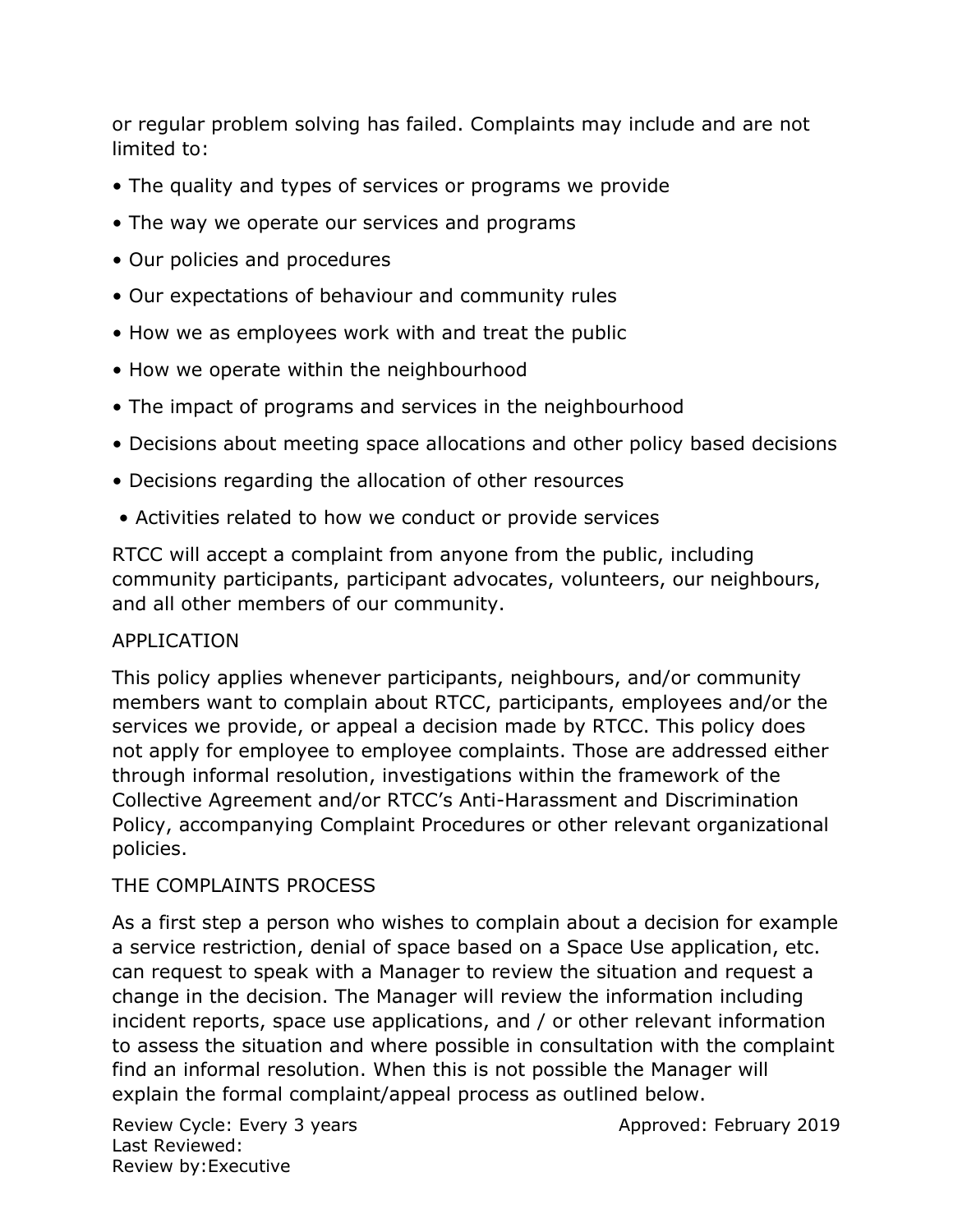# ASSISTANCE TO RESOLVE OR MAKE A COMPLAINT

Once informal resolution or problem solving for any situation has failed, a written or formal complaint may be filed. When an employee receives a complaint, they are expected to try and resolve the issue/concern whenever possible within RTCC's policies and procedures with support from management. Employees are expected to explain the complaint's process, facilitate resolutions to conflict, include participants in developing solutions, and provide referrals if necessary. Employees are also expected to provide assistance (as requested) to help the complainant complete the complaint. Assistance may include verifying what the participant wrote, completing the form accurately based on the participant's dictation, or arranging translation service for the participant.

# DEFINITION OF APPEAL

To make an appeal means to ask a higher level/authority to review a decision in order to have the decision changed, reversed, or reconsidered. Anyone may appeal a decision of RTCC if they perceive the decision as being adverse to them. Decisions that can be appealed need to demonstrate that the initial review was unfair or did not fully consider the information provided. In most cases, RTCC accepts appeals only from the individual or community group affected by the decision being appealed, though we support the right of participants to be supported in the appeal process by workers and/or advocates provided there are appropriate authorities and permissions in place that protect those involved and meet our legal obligations. The process to appeal a decision is outlined below (Progressive Appeals Process).

# ANONYMOUS COMPLAINTS

From time to time, complainants prefer to make a complaint without revealing their identity. RTCC may accept an anonymous complaint, however the effectiveness of the investigation, follow-up and resolution is limited. RTCC is not able to commit to reporting on the conclusion of anonymous complaints as a result of the inability to exercise a complete investigation process.

# DEFINITION OF FRIVOLOUS AND VEXATIOUS COMPLAINTS

A frivolous complaint is one found upon investigation to have no reasonable grounds, does not make sense or is not serious in nature. A vexatious complaint is one made only to annoy others. RTCC treats all complaints seriously. RTCC will not conduct additional follow-up or investigate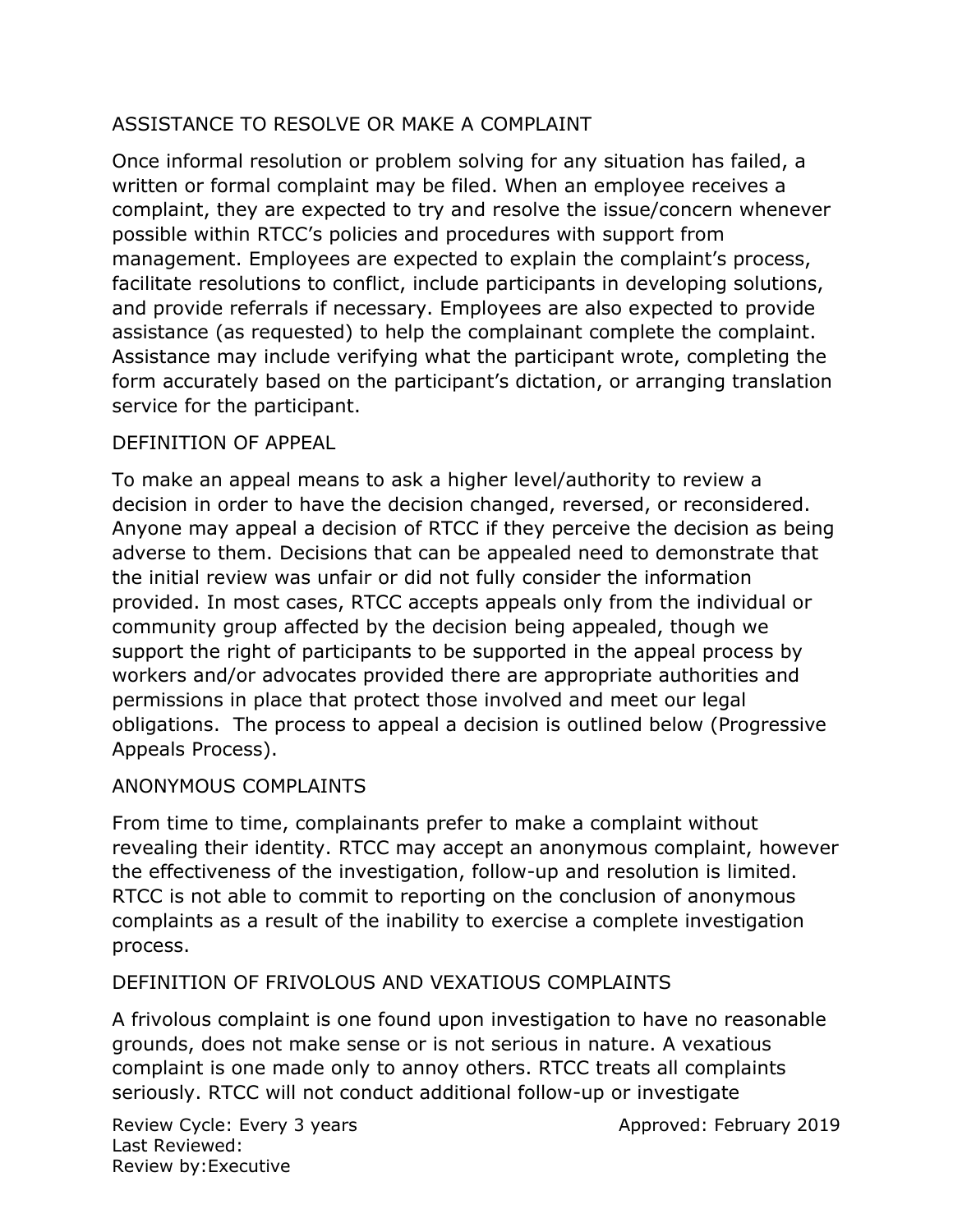complaints that are determined to be frivolous and, or vexatious that have incurred the inappropriate use of the escalation process and resources. In such cases, complainants will be directed to the Ombudsman of the City of Toronto for review should they feel there is a procedural breach and they wish to proceed further.

# ROLE OF EMPLOYEES

RTCC is working to ensure a more vibrant, diverse, inclusive, liveable, participatory, healthy and equitable Riverdale. The RTCC is a gathering place that welcomes, connects, and engages the community in all its diversity. As employees of RTCC we are expected to:

- Serve the public and community well
- Serve Council and our Board well
- Maintain political neutrality
- Uphold Toronto's motto-"Diversity our Strength"
- Use RTCC property, services and resources responsibly
- Apply judgement and discretion in our work

RTCC is committed to creating and maintaining an environment that supports and fosters positive appropriate interpersonal interactions in our day-to-day work. RTCC values honesty, ethical conduct, positive solution based decision making, integrity and the fair, equitable, respectful treatment of all people regardless of their circumstances.

The employees of RTCC are the most important and valuable assets in ensuring that we are able to meet our mission, vision and mandate. We are expected at all times to foster an atmosphere of respectful, professional, helpful community and public service. Employees in the course of their duties are expected to comply with the policies and procedures of RTCC and all other applicable legislation and regulations including but not limited to the Occupational Health and Safety Act, Municipal Freedom of Information, Privacy and Protection Act (MFIPPA), the Ontario Human Rights Code, Association of Community Centres (AOCC) Anti-Harassment and Discrimination Policy, Wrongdoing and Reprisal Protection policy, Conflict of Interest and Complaints and Appeals Procedures and Workplace Violence policy.

#### CONFIDENTIALITY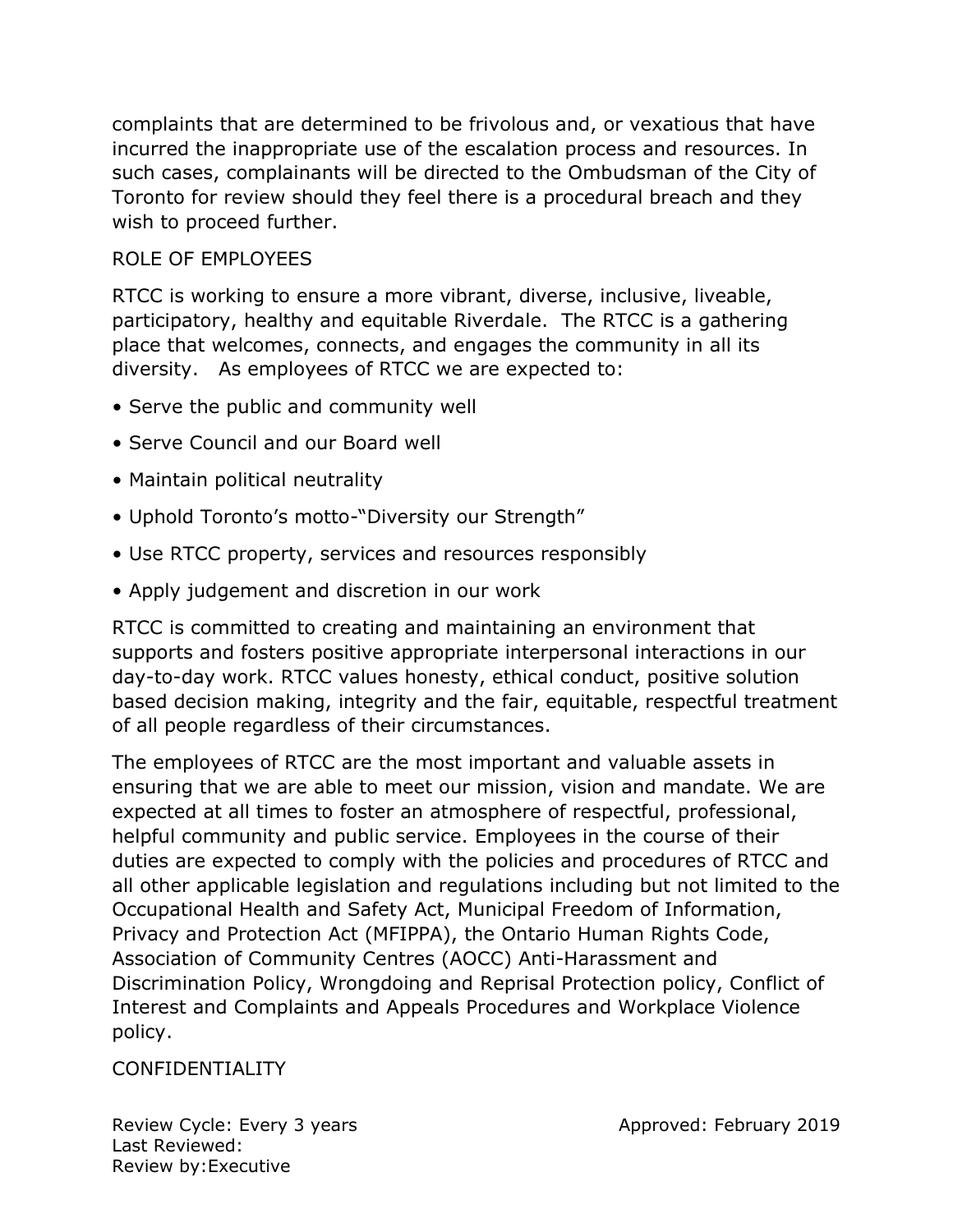Confidentiality refers to keeping the details of complaints and appeals private. RTCC is required to comply with the Municipal Freedom of Information and Protection of Privacy Act (MFIPPA) and other related legislation. The release of information recorded by RTCC is governed by the legislative requirements of the MFIPPA. The release of private and/or personal information to any third party, such as an employee of a Councillor's Office, or members of advocacy groups, requires consent. Consent is not required to disclose information when refusing or neglecting to provide information could endanger the safety of another individual or group of individuals or where disclosure of resident information by employees is required under the Child and Family Services Act.

RTCC respects and abides by confidentiality and privacy legislation. People who are directly involved in the complaint will have access to specific details on a "need to know basis". If a complaint is about the behaviour of an employee, the Supervisor/Manager will determine the investigation process, including what information is shared. The Supervisor/Manager must respect the participant's or volunteer's right to confidentiality and/or rights under the Wrongdoing and Reprisal Protection policy and the employee's right to understand the details of the identified concern. For the purposes of confidentiality, complaint records (electronic and hard copy) are only accessible to the employees who deal with complaints

# PROGRESSIVE APPEALS PROCESS

Appeals to decisions must be made in writing. When participants indicate that they want to appeal a decision made by RTCC, employees are expected to assist them to complete / document the complaint as required or requested (unless the complaint involves potential litigation). Assistance may include verifying what the participant wrote, completing the form based on the participant's dictation using their exact words, or arranging translation service for the participant. Employees are also expected to assist participants with appeals by explaining the Appeals Process. A complainant may take their complaint or appeal regarding operational decisions to successively higher levels within RTCC if they feel the issue has not been satisfactorily resolved. The successive levels are:

- Supervisor/Manager
- Executive Director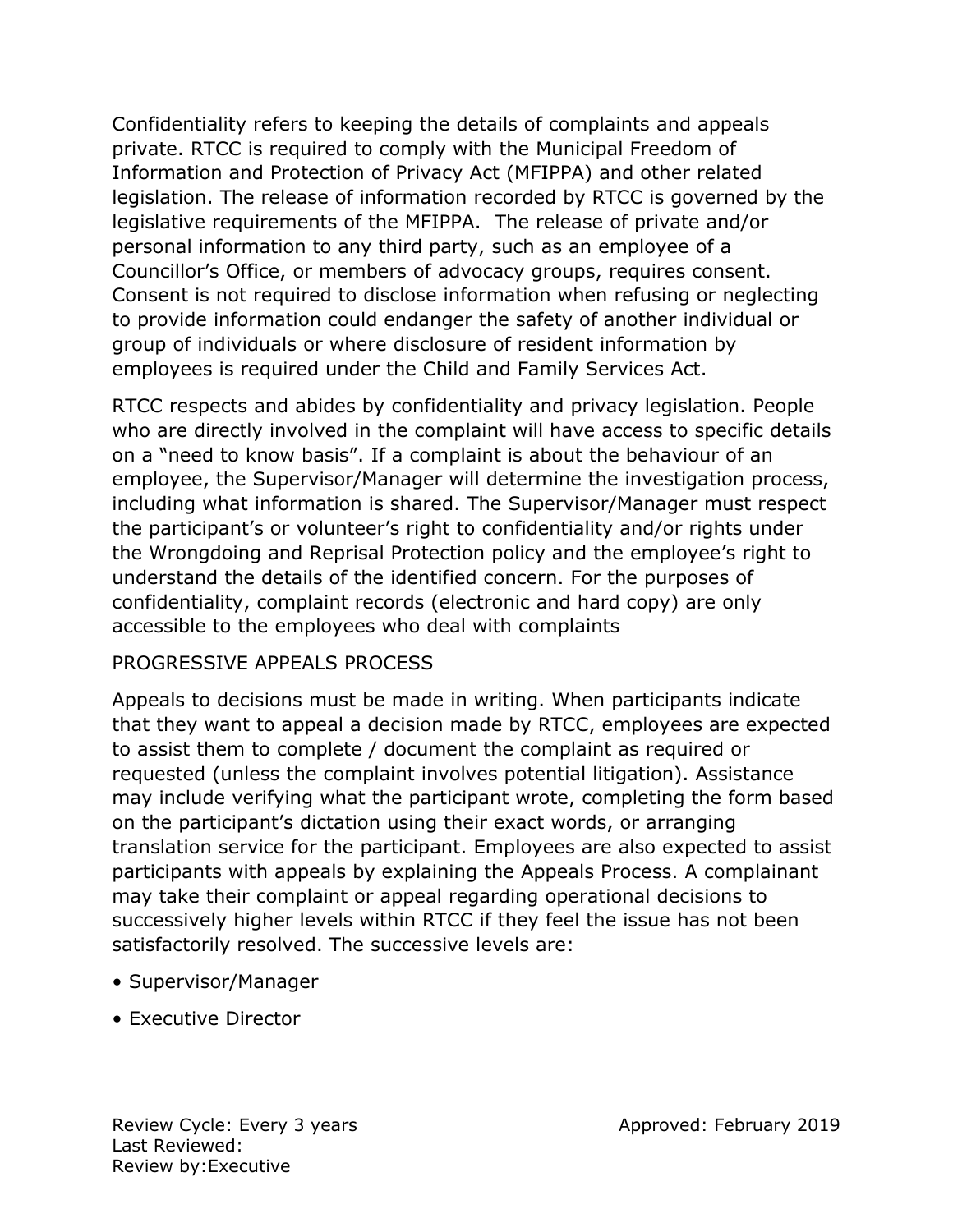Complaints are usually dealt with by front-line employees initially, though a complainant may go directly to the Manager or Director who can decide where to direct the complaint.

Appeals are dealt with initially by the Manager or Executive Director. RTCC will not conduct additional follow-up on or investigate complaints deemed to have been effectively dealt with through RTCC's complaint process or where RTCC demonstrates that the response to the complainant was appropriate.

APPEALS TO THE EXECUTIVE DIRECTOR OR BOARD OF MANAGEMENT

Appeals regarding policy decisions may be made to the Executive Director. The role of the Executive Director is to ensure that the complaint was managed fairly and appropriately. The Executive Director will review the material provided including when appropriate, meeting directly with the complainant to review the matter. The Executive Director will conclude the appeal review and may uphold, reverse, or amend decisions previously made. In any case the Executive Director will provide a formal written response to the complainant.

In exceptional circumstances, if the complainant is still dissatisfied with the decision they may write a formal letter to the Board Chair who will review the complaint and respond accordingly. The review will include an examination of the complaint and management's response. The review may result in upholding, reversing, or amending decisions previously made. If a complaint or appeal is escalated to the Executive Director or the Board of Management, the Board Chair's decision on the matter is final. If the complainant is still dissatisfied with the decision/action of RTCC then they will be referred to the City of Toronto Ombudsman's Office.

# COMPLAINTS ABOUT THE EXECUTIVE DIRECTOR

Complaints about the Executive Director must be put in writing and directed to the Board Chair of RTCC. The Board Chair will review the complaint and determine follow-up including reviewing the complainant's written submission and the management response and in some cases depending on the nature of the complaint seek advice from the appropriate City of Toronto departments. At the end of that review the Board Chair will inform the complainant in writing of the decision.

# COMPLAINTS ABOUT THE BOARD OF MANAGEMENT

Complainants must put their complaint in writing and address it to RTCC Board of Management. The Board will investigate the complaint and the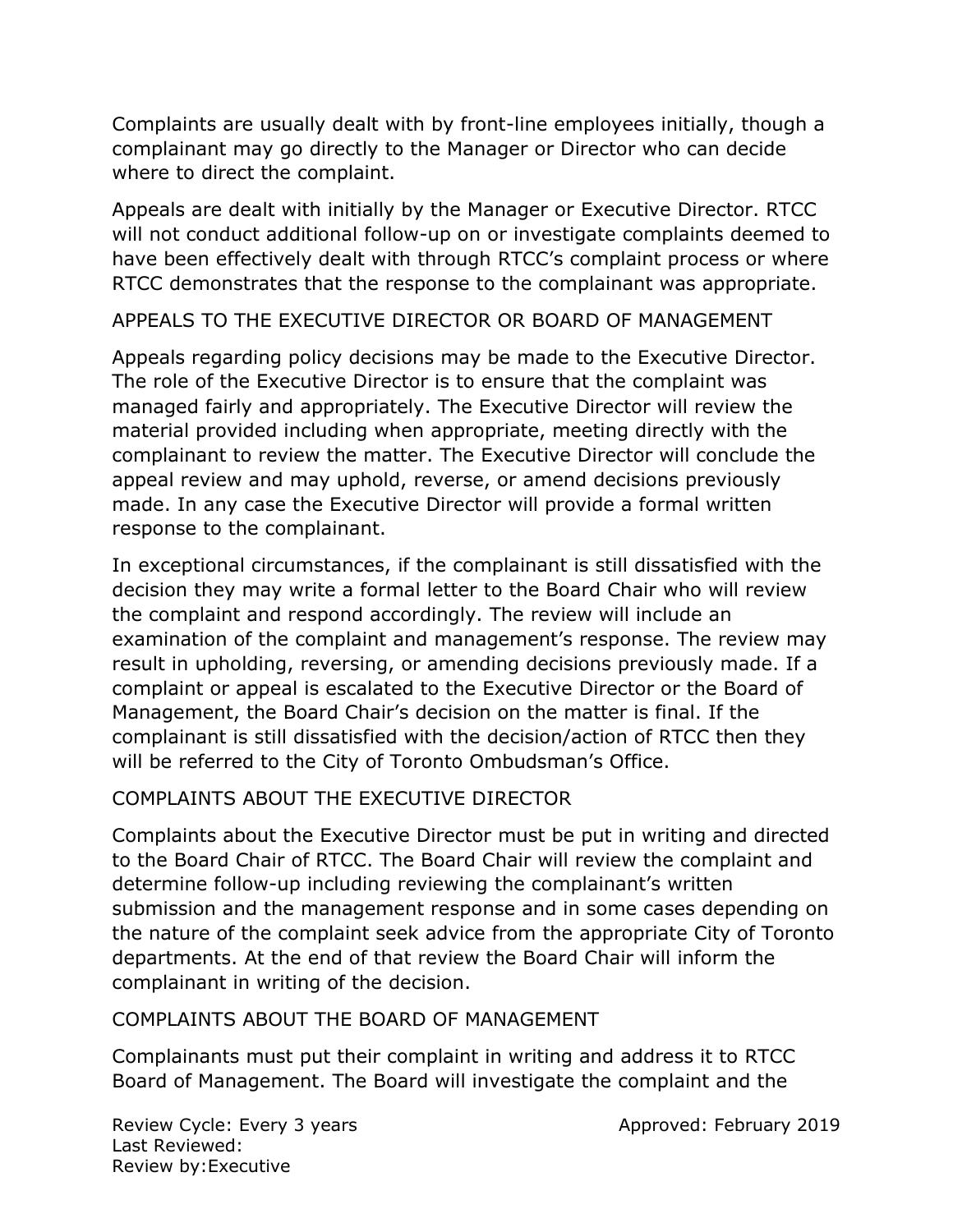complainant will receive a written response. Complainants may also contact the Integrity Commissioner of the City of Toronto. Complaints about Boards of Management are dealt with through the Code of Conduct Complaint Protocol for Members of Local Boards which can be found on the websites of RTCC and the City of Toronto.

# PERSISTENT AND REPETITIVE COMPLAINANTS

When dealing with individuals who frequently contact RTCC, it is important that their complaint is not dismissed and that the process is followed. If RTCC receives a complaint it has already dealt with, the complainant will be informed verbally and/or in writing that RTCC will not conduct further follow up on the issue unless the complainant provides new information. Persistent complainants are those who tend to have an obsessive and excessive preoccupation with the complaint. Strategies when dealing with these types of complaints may include involving the Manager and/or Executive Director to assist throughout the resolution process.

# TIME LIMITS

The time limit for the filing of complaints under this policy is six months from the time of the incident. Consideration will be given on a case by case basis as to whether the time limit should be waived in extenuating circumstances. Specified time limits for complaints about allegations of sexual harassment/abuse, or physical violence are outlined in RTCC's Anti-Harassment policy, the Ontario Human Rights Code and other applicable legislation. RTCC will make all reasonable efforts to complete the complaints process in a timely manner while ensuring that we undertake an appropriate and thorough investigation.

# ROLE OF THE OMBUDSMAN OF THE CITY OF TORONTO

The City of Toronto Office of the Ombudsman is an independent impartial investigator of the public's complaints about the administration of the City government, including City agencies such as RTCC. The Ombudsman may be approached to look at problems when RTCC's procedures and processes have not resolved a complaint to a complaints satisfaction. The Ombudsman is a place of last resort and may make recommendations to agencies to change conduct, practices, or policies to create a system of administrative justice and fairness.

# **IMPLEMENTATION**